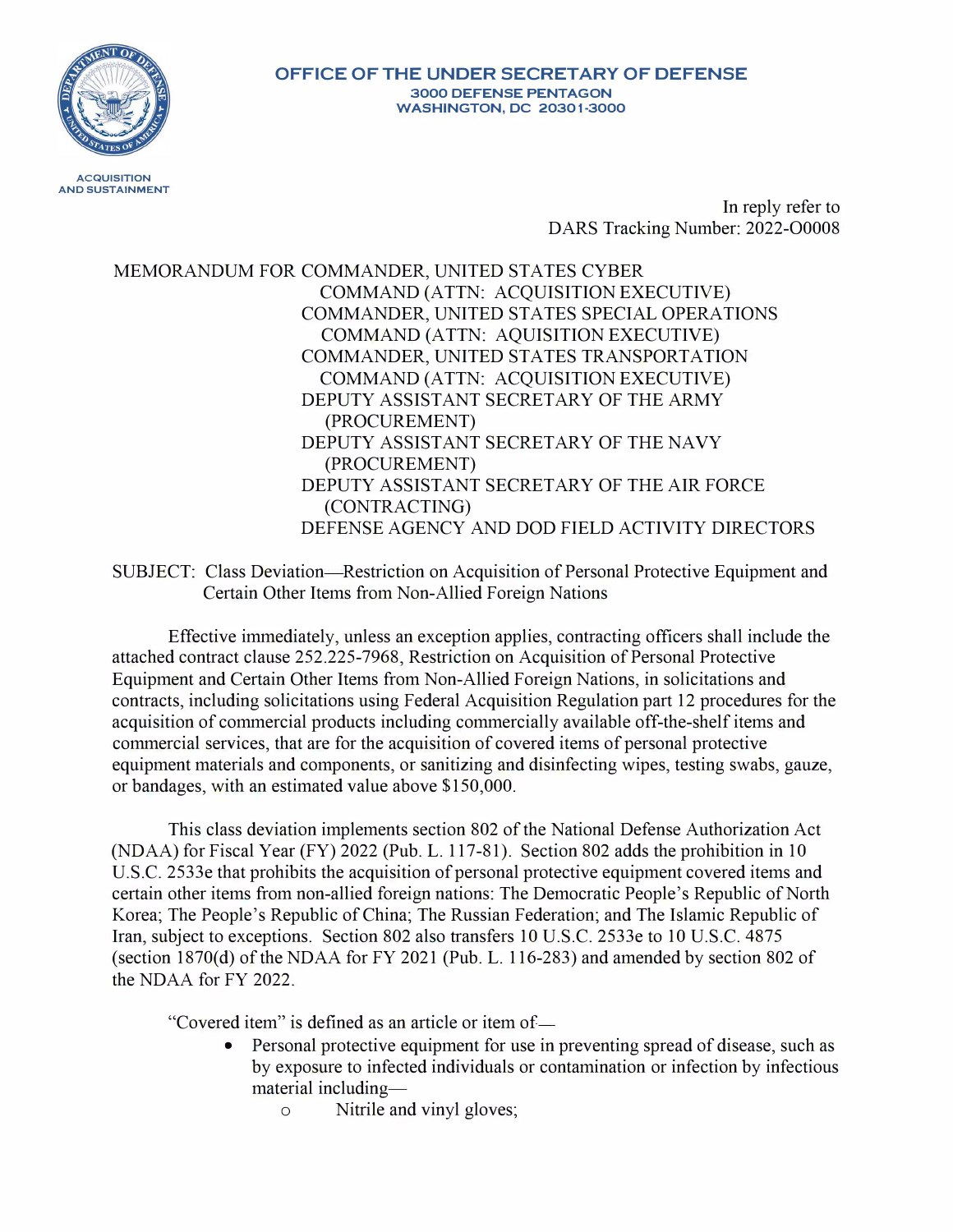Restriction on Acquisition of Personal Protective Equipment and Certain Other Items from Non-Allied Foreign Nations

- o Surgical masks;
- o Respirator Masks and powered air purifying respirators and required filters;
- o Face shields and protective eyewear;
- o Surgical and isolation gowns and head and foot coverings; or
- o Clothing; and
- o The materials and components thereof; or
- Sanitizing and disinfecting wipes, testing swabs, gauze, and bandages.

The prohibition does not apply to an acquisition

- For sensors, electronics, or other items added to and not normally associated with such personal protective equipment or clothing; or
- If the head of the contracting activity determines that a covered item of satisfactory quality and quantity, in the required form, cannot be procured as and when needed from nations other than a covered country to meet the requirements at a reasonable price; or an acquisition
	- o Of a covered item for use outside of the United States; or
	- o At or below \$150,000.

A copy of any determination shall be included in the contract file.

This class deviation remains in effect until it is incorporated in the Defense Federal Acquisition Regulation Supplement or is otherwise rescinded. My point of contact is Mr. Greg Snyder, DPC/CP who is available at 703-614-0719 or gregory.d.snyder.civ@mail.mil.

> Digitally signed **TENAGLIA** by  $\mathrm{JOHN}$  M, 1  $\mathrm{L}_{\mathrm{M},1154945926}^{\mathrm{TENAGLIA}\, \mathrm{JOHN}}$ **154945926** Date: 2022.03.18 08:18:44 -04'00'

John M. Tenaglia Principal Director, Defense Pricing and Contracting

Attachment: As stated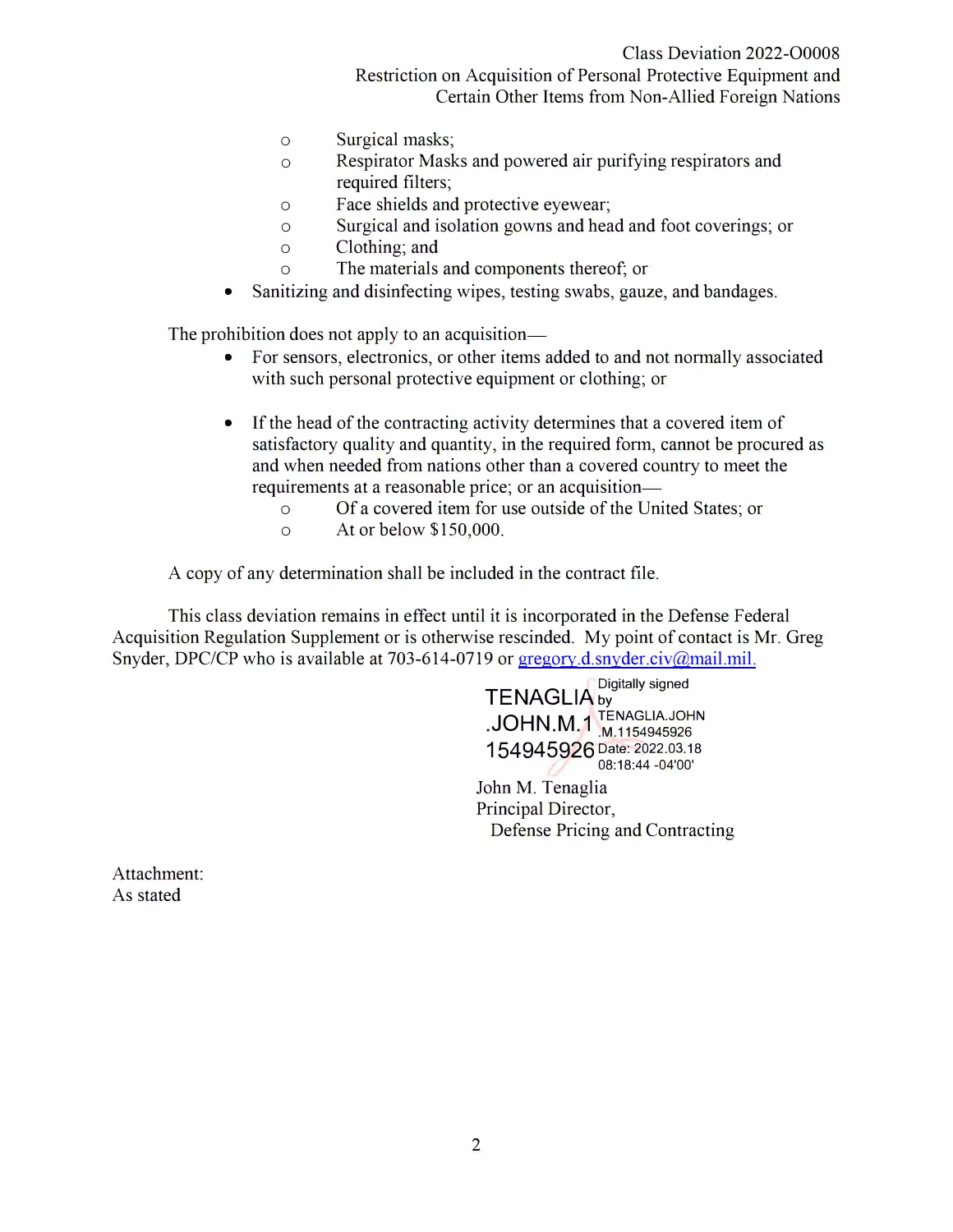## **252.225-7968 Restriction on Acquisition of Personal Protective Equipment and Certain Other Items from Non-Allied Foreign Nations. (DEVIATION 2022-O0008)**

Unless an exception applies, use the following contract clause in solicitations and contracts, including solicitations and contracts using FAR part 12 procedures for the acquisition of commercial products including commercially available off-the-shelf items and commercial services, that are for the acquisition of covered items of personal protective equipment materials and components, or sanitizing and disinfecting wipes, testing swabs, gauze, and bandages, with an estimated value above \$150,000.

## RESTRICTION ON ACQUISITION OF PERSONAL PROTECTIVE EQUIPMENT AND CERTAIN OTHER ITEMS FROM NON-ALLIED FOREIGN NATIONS (DEVIATION 2022-O0008) (MAR 2022)

(a) *Definitions.* As used in this clause—

*Covered country* means—

- (1) The Democratic People's Republic of North Korea;
- (2) The People's Republic of China;
- (3) The Russian Federation; or
- (4) The Islamic Republic of Iran.

*Covered item* means an article or item of—

 (1) Personal protective equipment for use in preventing spread of disease, such as by exposure to infected individuals or contamination or infection by infectious material including—

- (i) Nitrile and vinyl gloves;
- (ii) Surgical masks;

 (iii) Respirator masks and powered air purifying respirators and required filters;

- (iv) Face shields and protective eyewear;
- (v) Surgical and isolation gowns and head and foot coverings; or
- (vi) Clothing; and

 (vii) The materials and components thereof, other than sensors, electronics, or other items added to and not normally associated with such personal protective equipment or clothing; or